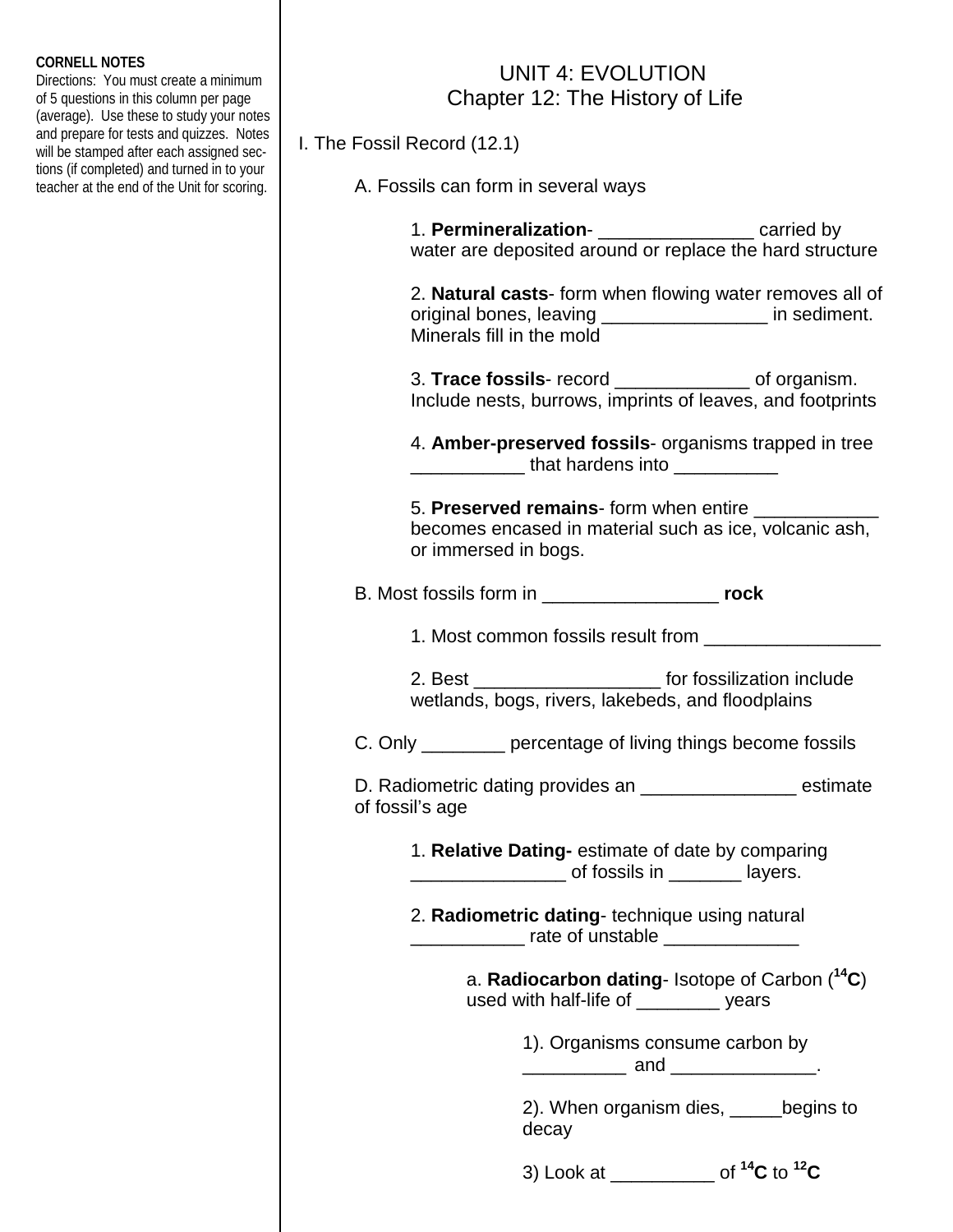| b. Determining Earth's Age                                                                                       |
|------------------------------------------------------------------------------------------------------------------|
| 1). Use decay of ___________________ to<br>determine age (long half-life)                                        |
| 2). Earth's age about _____ billion years                                                                        |
| II. The Geologic Time Scale (12.2)                                                                               |
| A. _______________ fossils are another tool to determine the age of<br>rock layers.                              |
| 1. Index fossils- organisms that existed only during<br>specific spans of _______ over large ______________ area |
| 2. Estimate age of rock layers by ___________ they contain                                                       |
| B. The geologic time scale organizes Earth's history                                                             |
| 1. geologic time scale- representation of the<br>_______________ of Earth                                        |
|                                                                                                                  |
| b. Uses _______________________ from fossil and<br>geologic records                                              |
| 2. Divided into _____________ basic units of time                                                                |
| a. _____________- lasts tens to hundreds of millions<br>of years.                                                |
| 1). Separated by periods of mass                                                                                 |
| 2). leads to periods of <b>adaptive</b>                                                                          |
| b. ____________________- most common used units.<br>Lasts tens of millions of years                              |
| c. _________________-smallest units                                                                              |
| III. Origin of Life (12.3)                                                                                       |
| A. Earth was very different billions of years ago                                                                |
| 1. Earth was extremely ________ first 700 million years                                                          |
| 2. Atmosphere formed when cooled (no _______________ at<br>first)                                                |
|                                                                                                                  |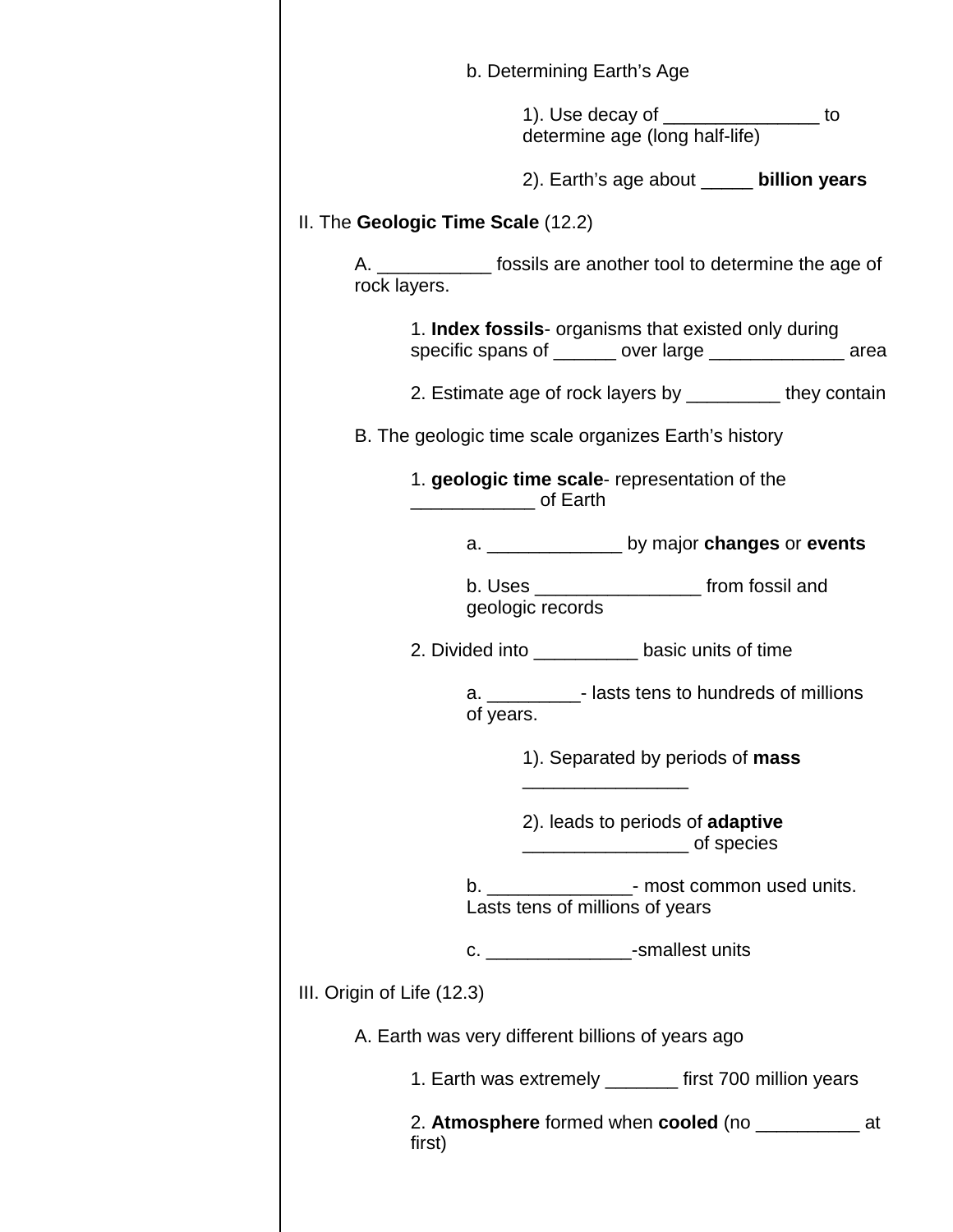| fell as _________.                       |                                           |                                                                                                        | 3. When cooled more, water __________ condensed and                                                   |
|------------------------------------------|-------------------------------------------|--------------------------------------------------------------------------------------------------------|-------------------------------------------------------------------------------------------------------|
|                                          |                                           | 4. ____________________ compounds formed from inorganic<br>materials once __________ was present       |                                                                                                       |
|                                          |                                           | B. Several sets of hypotheses propose how life began on Earth                                          |                                                                                                       |
| 1. Organic Molecule Hypotheses           |                                           |                                                                                                        |                                                                                                       |
|                                          |                                           | a. Miller-Urey experiment (1953)- demonstrated<br>simulating conditions on ___________ Earth           | that ________________ compounds could be made by                                                      |
|                                          |                                           |                                                                                                        | b. Meteorite hypothesis- organic molecules may<br>have arrived on Earth through meteorite or asteroid |
| 2. Early Cell Structure Hypotheses       |                                           |                                                                                                        |                                                                                                       |
|                                          | ___________________________________ vents | a. Iron-sulfide bubbles hypothesis- biological<br>molecules formed in chimneys of                      |                                                                                                       |
|                                          |                                           | b. Lipid membrane hypothesis- evolution of lipid<br>membranes crucial step for ______________ of life. |                                                                                                       |
|                                          |                                           | 1). Lipid molecules spontaneously form<br>denoted spheres.                                             |                                                                                                       |
|                                          |                                           | forming ________-like structures                                                                       | 2). These formed around organic molecules                                                             |
|                                          |                                           | 3. RNA as early __________________ material                                                            |                                                                                                       |
|                                          | original genetic material                 | a. hypothesis that <b>RNA</b> instead of ________ was                                                  |                                                                                                       |
|                                          |                                           |                                                                                                        |                                                                                                       |
| IV. Early Single-Celled Organisms (12.4) |                                           |                                                                                                        |                                                                                                       |
| depositing ____________________          |                                           | A. Single-celled organisms changed Earth's surface by                                                  |                                                                                                       |
|                                          |                                           | B. Changed ___________________ by giving off oxygen                                                    |                                                                                                       |
| evolved (cyanobacteria)                  |                                           | 1. 3.5 billion years ago, ______________________ life                                                  |                                                                                                       |
|                                          |                                           |                                                                                                        |                                                                                                       |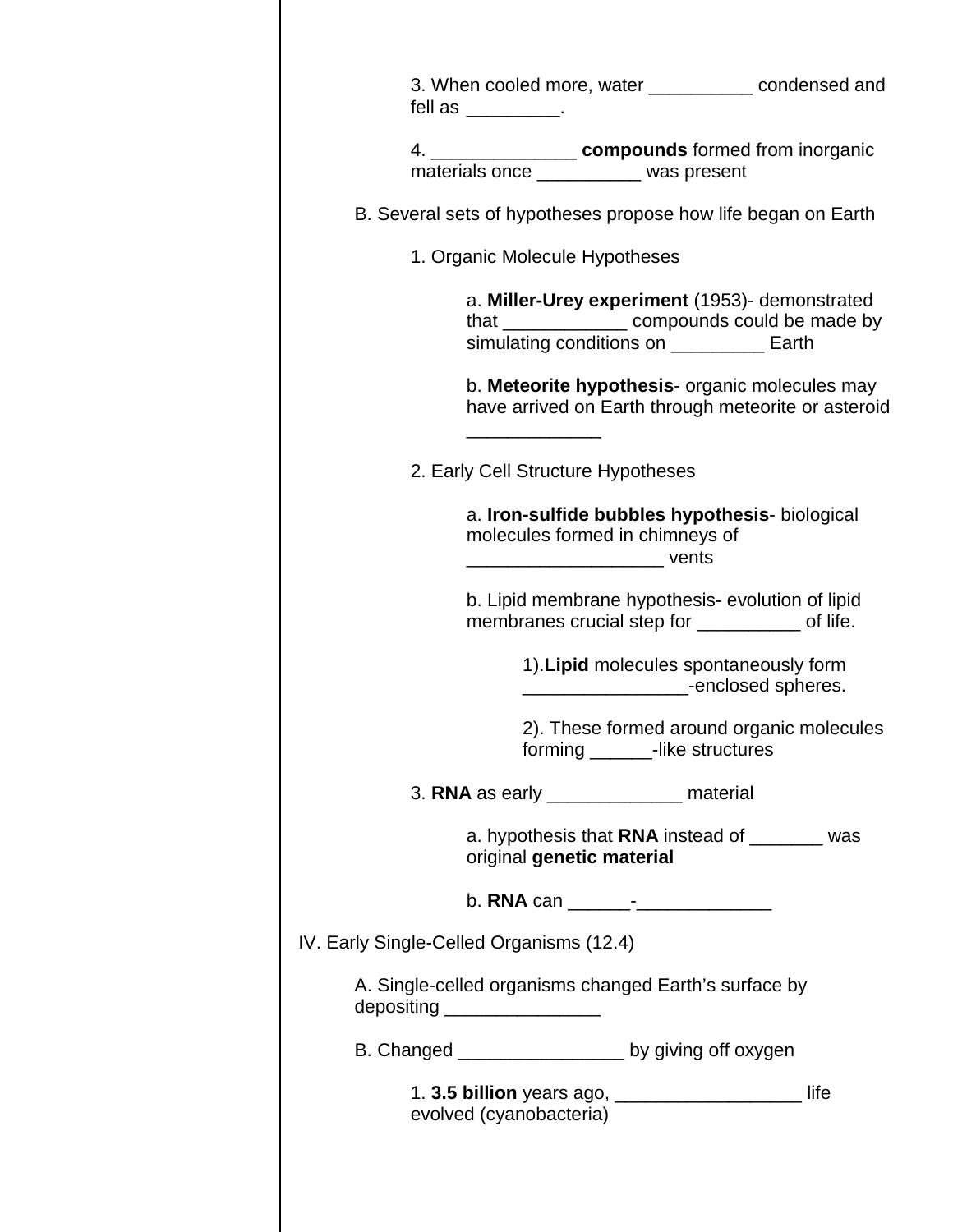|                                                                         | 2. Higher _____________ levels in atmosphere and | oceans allowed evolution of ____________ prokaryotes.                                                            |
|-------------------------------------------------------------------------|--------------------------------------------------|------------------------------------------------------------------------------------------------------------------|
| C. ____________________ cells may have evolved through<br>endosymbiosis |                                                  |                                                                                                                  |
|                                                                         |                                                  | 1. Endosymbiosis theory- one organisms lives within<br>body of another, and both _____________ from relationship |
| years ago                                                               | a. Early _________________________ and           | were once simple prokaryotic<br>cells taken up by larger prokaryotes 1.5 billion                                 |
|                                                                         | chloroplasts have their own _______ and          | b. Based theory on fact that mitochondria and                                                                    |
| D. The evolution of sexual reproduction led to increased                |                                                  |                                                                                                                  |
|                                                                         | 1. First prokaryotes and eukaryotes reproduced   |                                                                                                                  |
|                                                                         |                                                  |                                                                                                                  |
| to new conditions                                                       | 2. Sexual reproduction increases genetic         |                                                                                                                  |
|                                                                         |                                                  | which lets a population adapt quickly<br>3. First step in evolution of _______________________ life.             |
| V. Radiation of Multicellular Life (12.5)                               |                                                  |                                                                                                                  |
| A. One of most important transitions in history of life                 |                                                  |                                                                                                                  |
| years ago)                                                              |                                                  |                                                                                                                  |
|                                                                         |                                                  | 2. Huge ___________________ of animal species evolved                                                            |
|                                                                         | a. At first all life was found in ____________   |                                                                                                                  |
|                                                                         | b. Eventually life moved onto ________           |                                                                                                                  |
|                                                                         | c. Dead remains of organisms from this era       | 1. First appeared during ______________ era (544 million<br>changed into _______ and __________________          |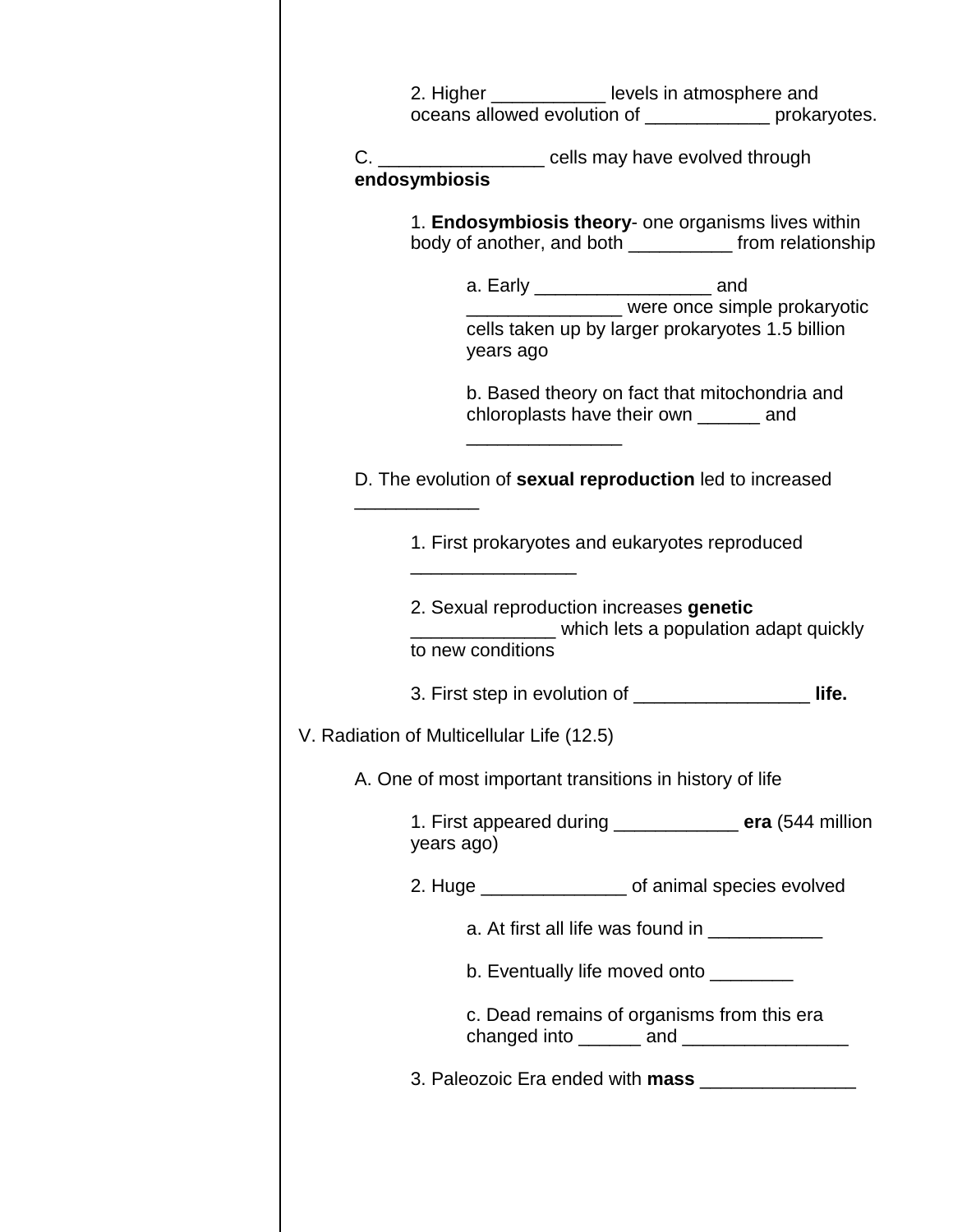| B. _________________ radiated during the Mesozoic era.                                                                             |
|------------------------------------------------------------------------------------------------------------------------------------|
| 1. Age of _______________                                                                                                          |
| 2. First ___________________ appeared                                                                                              |
| 3. Era ended with mass extinction caused by<br>_______________________ impact                                                      |
| C. _________________ radiated during the Cenozoic era                                                                              |
| VI. Primate Evolution (12.6)                                                                                                       |
| A. Humans share a common ancestor with other ___________                                                                           |
| 1. Primates- category of mammals with ____________<br>hands and feet, forward looking eyes, and enlarged<br>relative to body size. |
| 2. Primate evolution-<br><u> </u> main branches                                                                                    |
| a. Prosimians- <b>__________</b> living primate group                                                                              |
| b. Anthropoids-<br><u> Like primates</u>                                                                                           |
| 1). includes ___________________-all species of<br>human lineage)                                                                  |
| 2). ________________- two legged or upright                                                                                        |
| B. There are many fossils of extinct hominids                                                                                      |
| 1. Australopithecus afarensis (3 to 4 millions years ago<br>$\sin \frac{1}{2}$ (in $\frac{1}{2}$ )                                 |
| 2. Homo habilis (2.4 to 1.5 million years ago) -                                                                                   |
| 3. Homo Neanderthalensis (200,000 to 30,000 years<br>ago)                                                                          |
| 4. Homo sapiens- _____________ man                                                                                                 |
| C. Modern humans arose about _________________ years ago                                                                           |
| 1. Evidence points to origin in Ethiopia 100,000 years ago                                                                         |
| 2. Human evolution was influenced by culture-                                                                                      |